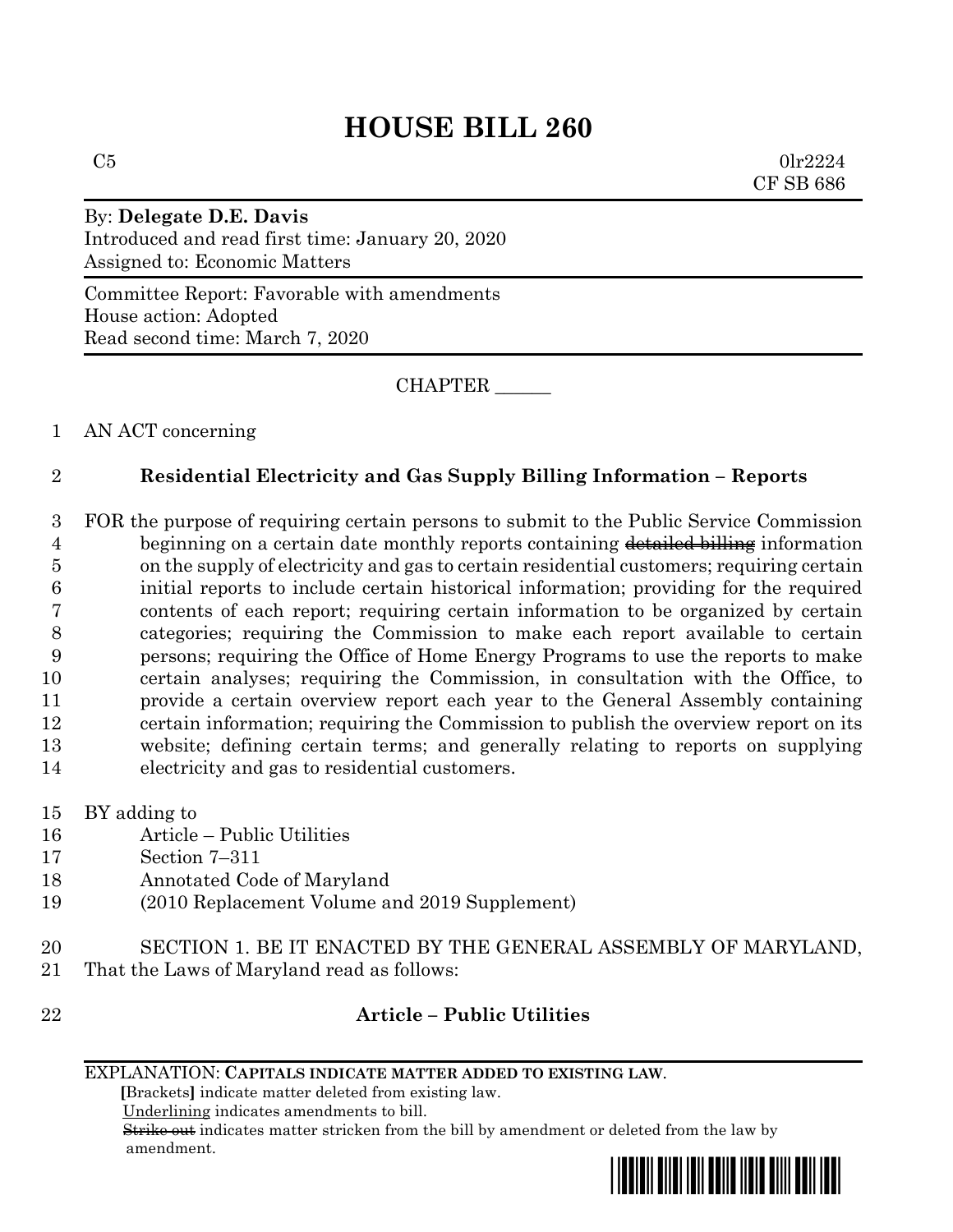**7–311.**

 **(A) (1) IN THIS SECTION THE FOLLOWING WORDS HAVE THE MEANINGS INDICATED.**

 **(2) "LOW–INCOME CUSTOMER" MEANS AN ELECTRIC OR GAS CUSTOMER WHO RECEIVES ENERGY ASSISTANCE BENEFITS FROM THE OFFICE OF HOME ENERGY PROGRAMS IN THE DEPARTMENT OF HUMAN SERVICES.**

 **(3) "UTILITY–PROCURED GAS" MEANS GAS PROCURED BY A GAS COMPANY FOR RETAIL SALE TO RESIDENTIAL CUSTOMERS WITHIN THE GAS COMPANY'S SERVICE TERRITORY.**

 **(B) (1) BEGINNING JULY 1, 2021, THE FOLLOWING PERSONS SHALL SUBMIT A MONTHLY REPORT TO THE COMMISSION CONTAINING DETAILED BILLING INFORMATION ON THE SUPPLY OF ELECTRICITY AND GAS TO RESIDENTIAL CUSTOMERS IN THE PERSON'S SERVICE TERRITORY:**

- **(I) EACH ELECTRIC COMPANY;**
- 
- **(II) EACH GAS COMPANY; AND**

 **(III) EACH ELECTRICITY OR GAS SUPPLIER THAT BILLS RESIDENTIAL CUSTOMERS FOR SUPPLYING ELECTRICITY OR GAS.**

 **(2) THE INITIAL REPORT SUBMITTED TO THE COMMISSION BY EACH PERSON SHALL CONTAIN INFORMATION FOR THE PREVIOUS 12 MONTHS.**

 **(C) EACH REPORT SHALL CONTAIN THE FOLLOWING INFORMATION FOR ELECTRICITY OR GAS SUPPLIED BY AN ELECTRICITY OR GAS SUPPLIER, BROKEN DOWN BY SUPPLIER:**

- **(1) THE TOTAL KILOWATT–HOURS OR THERMS BILLED;**
- **(2) THE TOTAL DOLLAR AMOUNT BILLED; AND**
- **(3) THE TOTAL NUMBER OF CUSTOMERS BILLED.**

 **(D) THE INFORMATION IN EACH REPORT SHALL BE ORGANIZED BY THE FOLLOWING CATEGORIES:**

- **(1) ALL CUSTOMERS OTHER THAN LOW–INCOME CUSTOMERS; AND**
- **(2) ALL LOW–INCOME CUSTOMERS.**